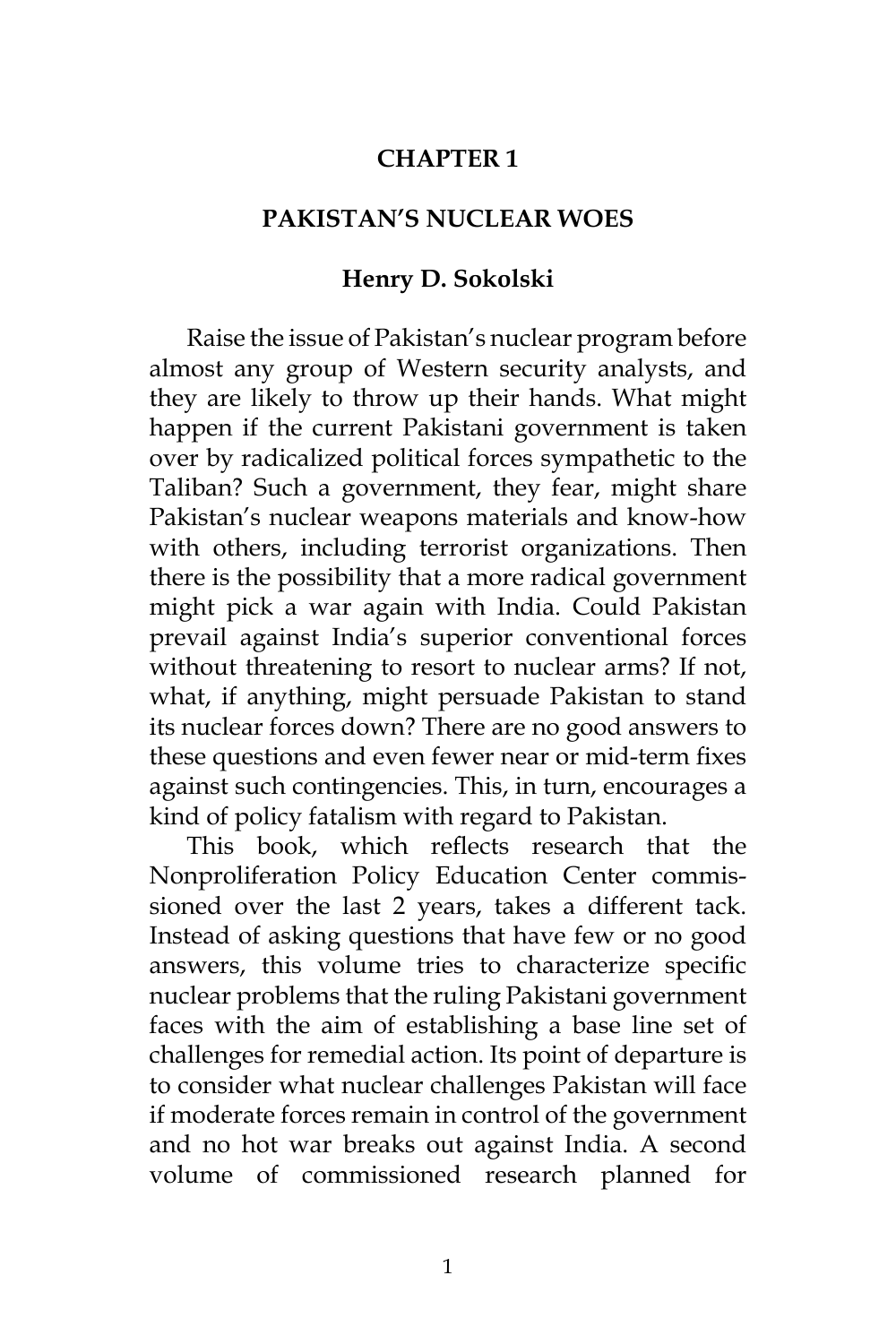publication in 2008 will consider how best to address these challenges.

What proliferation risks might the current government still be tempted to take? What is required of Pakistan to maintain nuclear deterrence with India? What new vulnerabilities will the expansion of Pakistan's civilian nuclear sector require Islamabad to attend to? Finally, how daunting a task might it be to keep Pakistan's nuclear weapons assets from being seized or to take them back after having been seized? Each of these questions is tackled in the chapters that follow.

Along the way, a number of interesting discoveries are made. First, from the historical analyses done by Bruno Tetrais and George Perkovich, we learn that despite the significant nuclear export control efforts of the current Pakistani government, it might well proliferate again. Why? The same reasons that previous Pakistani governments tolerated and, at times, even sanctioned the nuclear-rocket export-import activities of Dr. A. Q. Khan: Perceived strategic abandonment by the United States, lack of financing for its own strategic competition against India, insufficient civilian oversight of a politically influential military and intelligence services, and a perceived need to deflect negative international attention from Pakistan to third countries. (See Table 1 at the end of this chapter for a historical review.)

One or more of these factors were in play throughout the last 3 decades. Two still are. Certainly, the United States has done all it can to reassure Pakistani officials about Washington's commitment to Pakistan's security. Yet, there still is Pakistani cause for concern. Might Washington tie future security and economic assistance to Pakistani progress toward democratic elections and cracking down more severely against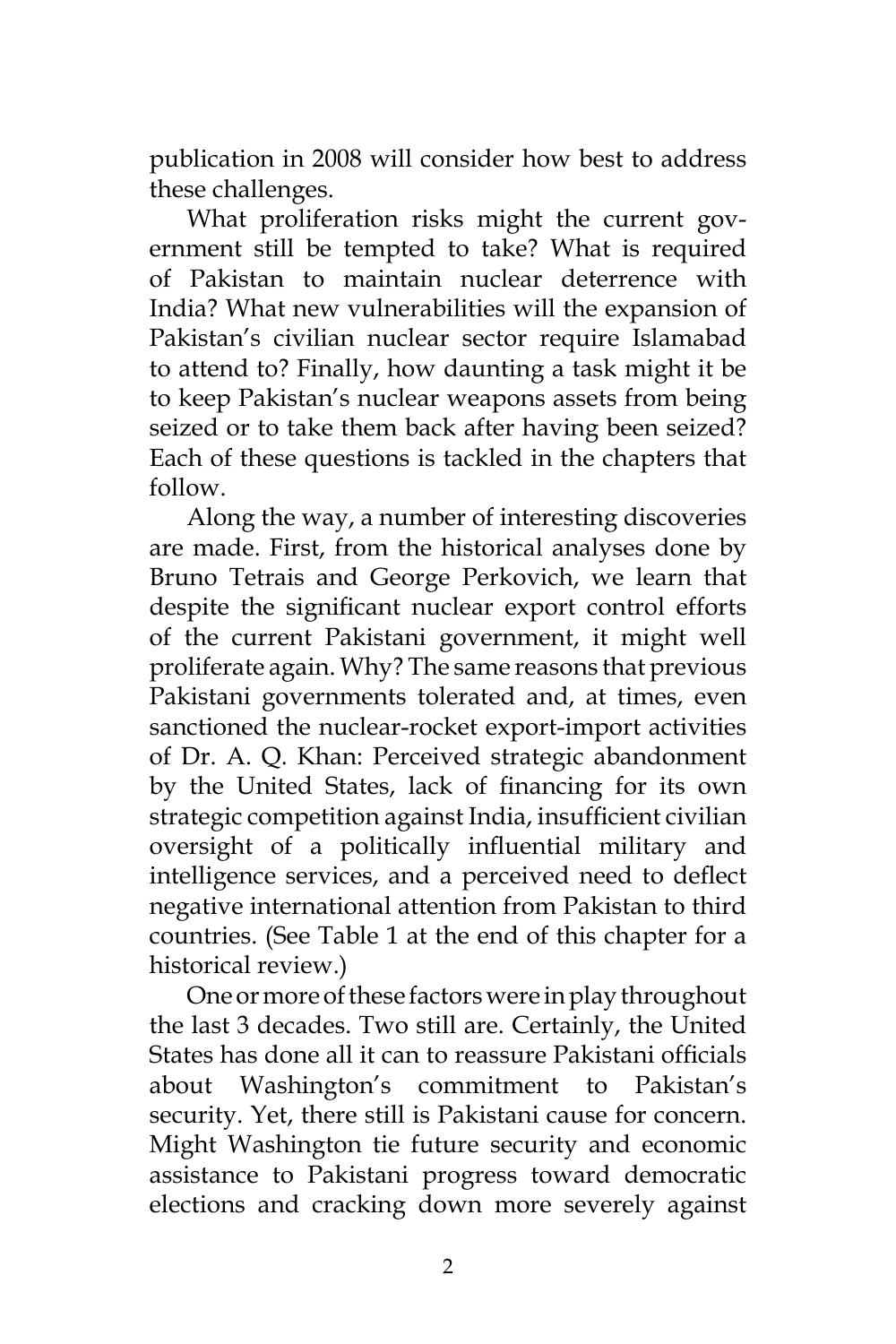radical Islamic groups in Pakistan? As for the matter of being isolated, Pakistan now has to be concerned not just about maintaining good relations with Washington, but somehow fending off the encircling efforts of India. Most recently, these activities included formal military-to-military ties with Iran; the construction of a major naval port at Chahbahar near Pakistan's own new naval base at Gwador; the joint construction with Iran of roads to Afghanistan (and Indian aid efforts to Afghanistan); the stationing of Indian intelligence officers at Zahedan, Iran close to Baluchistan rebel activities in Pakistan; the creation of an Indian air base in Tajikistan; Indian energy investments and commerce with Iran and countries in the Gulf; and continued Indian military, nuclear, and rocket enhancements. All of these developments have put Pakistan's military and political officials on edge.

As for oversight of the military and intelligence services, this remains an open question. The elections may give some indication of things to come, but for now the military and intelligence arms of the government are still in clear control of much of Pakistan's political, military, and economic activities. A new president may try to reduce the amount of power the military and intelligence sectors have over Pakistan but this is a long-term undertaking.

This, then, brings us to an enduring nuclear challenge Pakistan faces no matter who is running the government: What must Pakistan's military do to deter nuclear war against India? Greg Jones of RAND, Peter Lavoy, and Zia Mian and his coauthors all have different takes on what will be required. Mr. Jones takes a somewhat optimistic view. Pakistan and India currently have roughly the right level of forces and are unlikely to increase them dramatically for the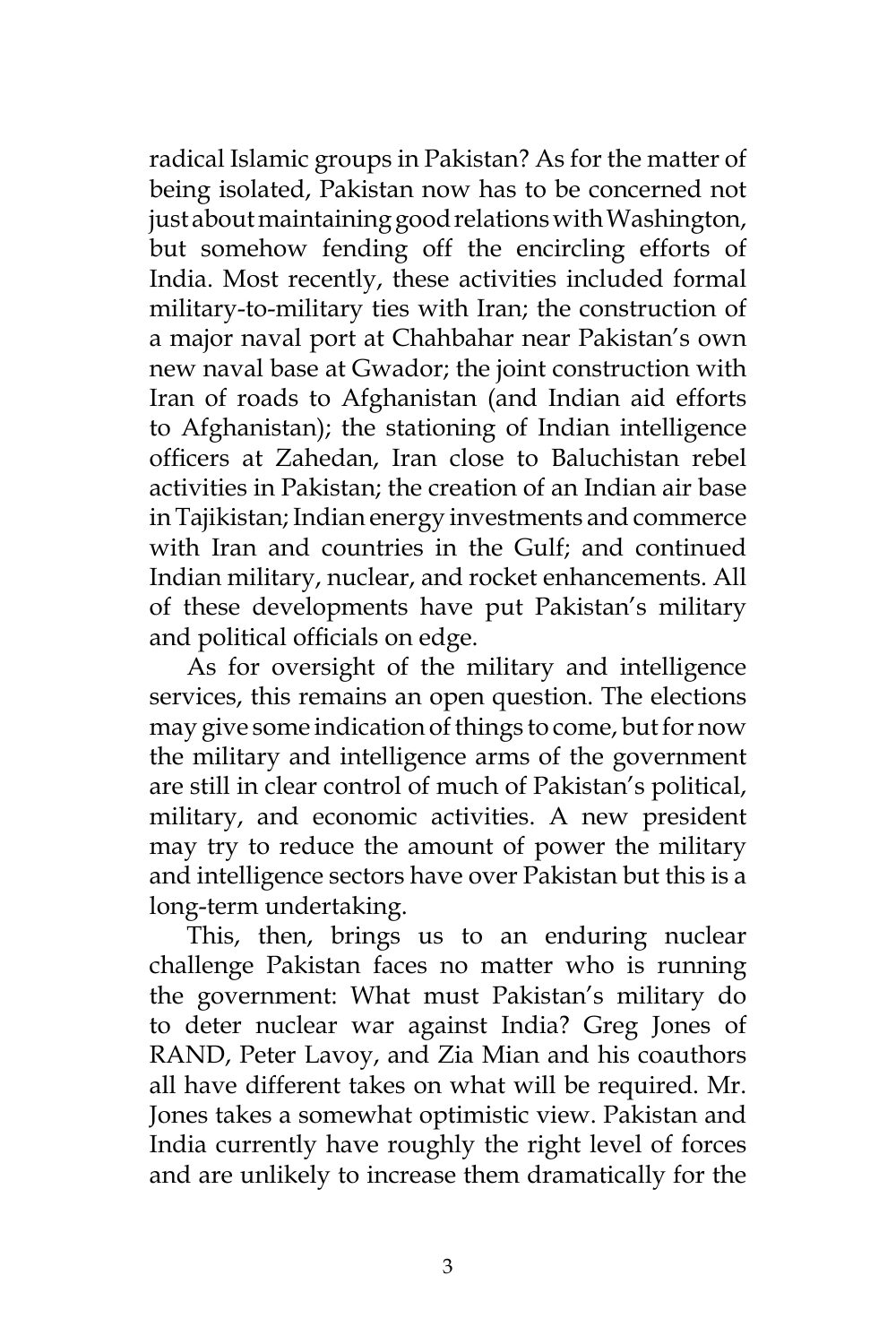next 20 years. Pakistan's nuclear force requirements would have to grow dramatically, Mr. Jones notes, merely to destroy just 5 percent of India's population (This would require a five-fold increase in Pakistan's current nuclear force.) or only a relatively small portion of India's conventional forces (a task which would require a doubling of Pakistan's current nuclear forces). Enlarging Pakistan's forces to these levels, he argues, would be quite costly. Using history as a guide, Mr. Jones argues that India, meanwhile, seems unlikely to press Pakistan by building up its nuclear forces.

Perhaps, but others are not so certain. In his chapter, "Islamabad's Nuclear Posture: Its Premises and Implementation," Dr. Peter Lavoy notes that the prospect of the U.S. and Indian strategic partnership "shifting" the "strategic balance" announced in 2005 set off a series of nuclear alarms in Islamabad. The first of these fears is that India, with U.S. high-technology targeting and intelligence assistance, might knock out Pakistan's nuclear assets in a "preventative" attack. This, in turn, has already prompted Pakistan's National Command Authority to announce that if the nuclear deal alters the nuclear balance, the command would have to reevaluate Pakistan's commitment to minimum deterrence and to review its nuclear force requirements. This, in turn, will require making Pakistan's nuclear weapons assets even more survivable through increased mobility, hardening, and numbers. The second Pakistani worry is much more basic: The U.S.-India nuclear deal could enable India to outstrip Pakistan's capacity to make nuclear weapons.

How likely is this? The short answer is very. A much more detailed analysis can be found in the chapter by Zia Mian, A. H. Nayyar, R. Rajaraman, and M. V. Ramana entitled, "Fissile Materials in South Asia and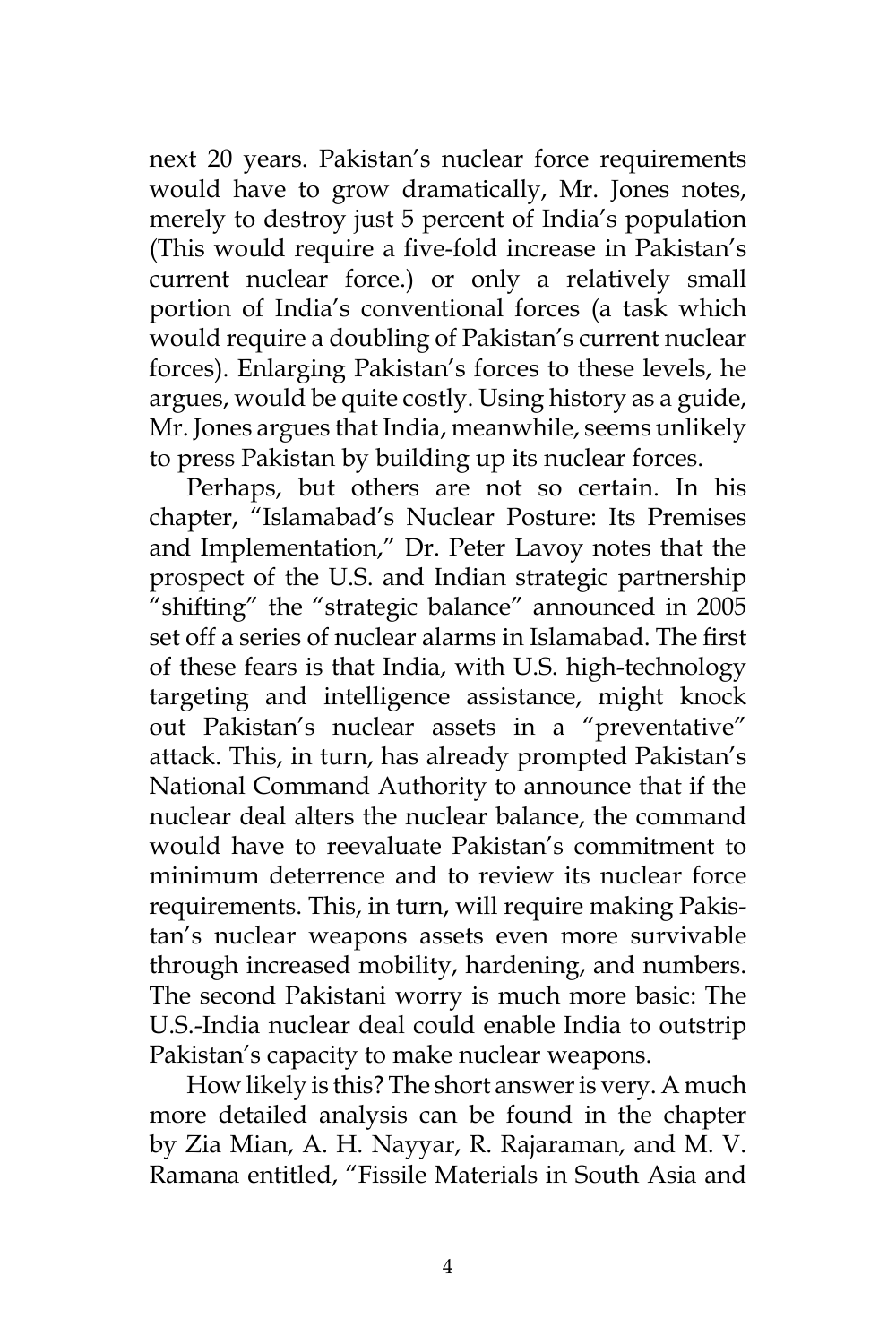the Implications of the U.S.-India Nuclear Deal." Here the authors detail how critical the import of additional uranium fuel might be to expand India's ability to make more nuclear weapons while expanding its nuclear power industry. The authors also cite one Indian expert who suggests that India will attempt to build roughly 400 nuclear warheads─at least four times what the Pakistanis currently possess. Matching this number and controlling the nuclear system deployments that might be made would demand a good deal of Pakistan's government and nuclear establishment. So far, the Pakistani government has hedged its bets against this contingency by beginning construction of a new plutonium production reactor and a new reprocessing plant.

Beyond this, Pakistan has announced plans to expand its own civilian nuclear power sector roughly 20-fold by the year 2030 to 8.8 gigawatts generating capacity. The idea would be to have a nuclear weaponsmaking mobilization base that could be used to make power if India did not make more weapons. This hedging strategy seems to be reasonably cautious. It, however, cannot be implemented without running several important attendant risks.

Besides being uncompetitive against non-nuclear energy alternatives, such a nuclear buildup is likely to increase the vulnerability of Pakistan's civilian reactor sector to sabotage and attack. The good news is that the Pakistani government understands this point. In his detailed analysis, "Preventing Nuclear Terrorism in Pakistan," Abdul Mannan, a senior official serving in Pakistan's nuclear regulatory agency, details the ramifications of a terrorist attack against Pakistan's civilian nuclear sector. Mr. Mannan believes attacks against Pakistan's nuclear facilities are far less likely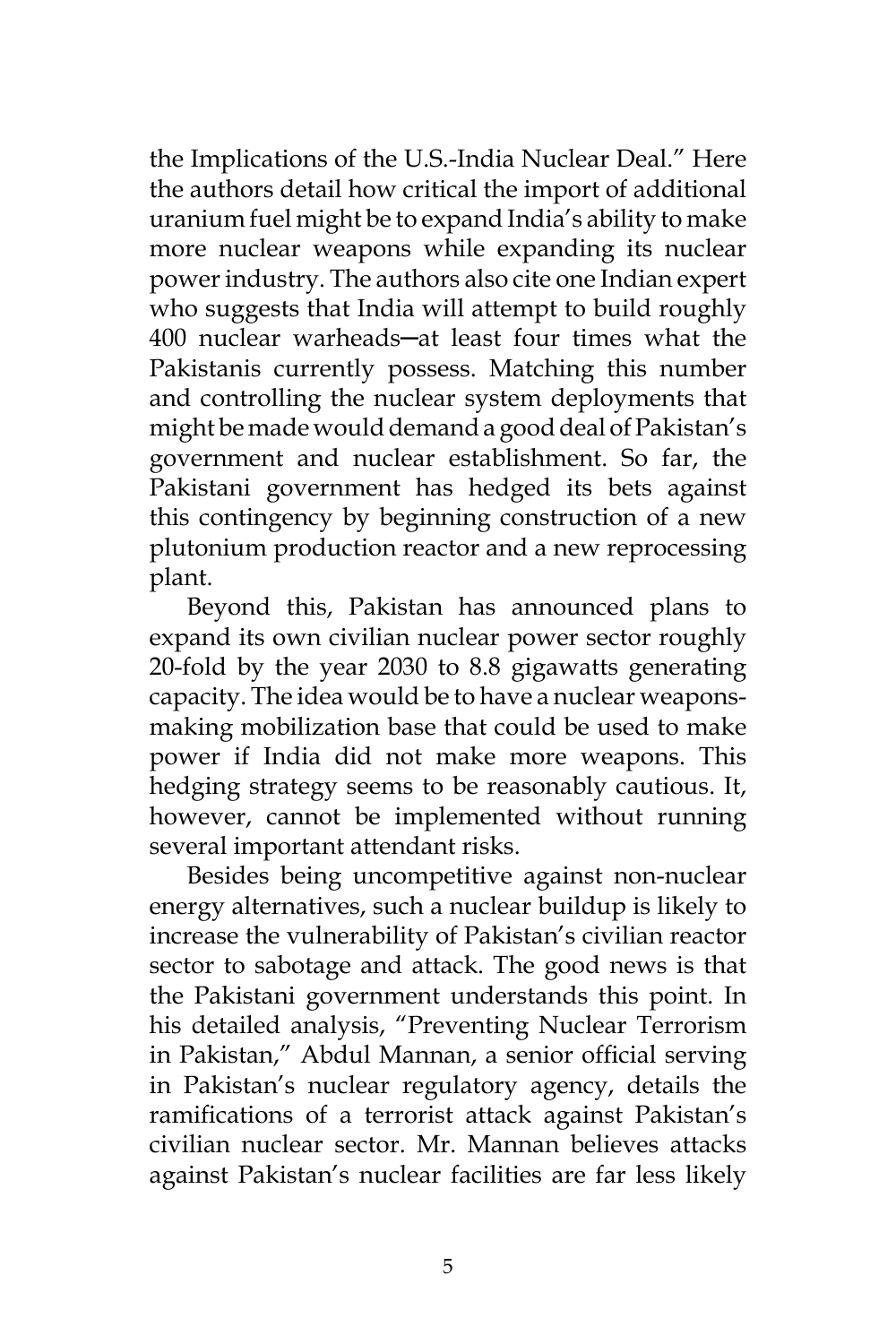to inflict damage than a possible attack against spent fuel that is likely to be shipped from Pakistan's power reactors to Pakistan's reprocessing plant. Fortunately, such attacks, even in or near Karachi, are unlikely to produce many fatalities. Unfortunately, they could contaminate a considerable amount of property, and will require the decontamination and quarantining of large numbers of people. To cope with these contingencies, Mr. Mannan calls for the establishment of an extensive list of civil defense measures to be taken. He is optimistic that Pakistan can take these steps to assure nuclear power's safe expansion.

Dr. Chaim Braun of Stanford's Center for International Security and Cooperation, though, is not so sure. In his analysis, "[Security Issues Related](http://www.npec-web.org/Essays/20060605-Braun-SecurityIssuesPakistan.pdf)  [to Pakistan's Future Nuclear Power Program,](http://www.npec-web.org/Essays/20060605-Braun-SecurityIssuesPakistan.pdf)" Dr. Braun examines Pakistan's nuclear reactor operating history, its ability to license new reactors and regulate their operation properly, to train sufficient numbers of new qualified nuclear operators and regulators for the planned expansion of Pakistan's nuclear power sector, and to screen this new staff to assure none have terrorist organization ties. His final assessment is troubling. Pakistan, he fears, will have great difficulty avoiding a major nuclear accident or terrorist-induced sabotage, as well as defending the planned number of civilian facilities against military attacks. Among his key concerns is Pakistan's current lack of qualified and security-screened nuclear personnel. To staff up for the planned nuclear reactor expansion, he estimates that Pakistan will need to find and train 1,000 qualified nuclear regulators and operators per year over the next 20 years. Dr. Braun also believes that Pakistan's nuclear expansion will create a large number of tempting terrorist targets─spent fuel ponds─all of which could be vulnerable to terrorist or military attacks.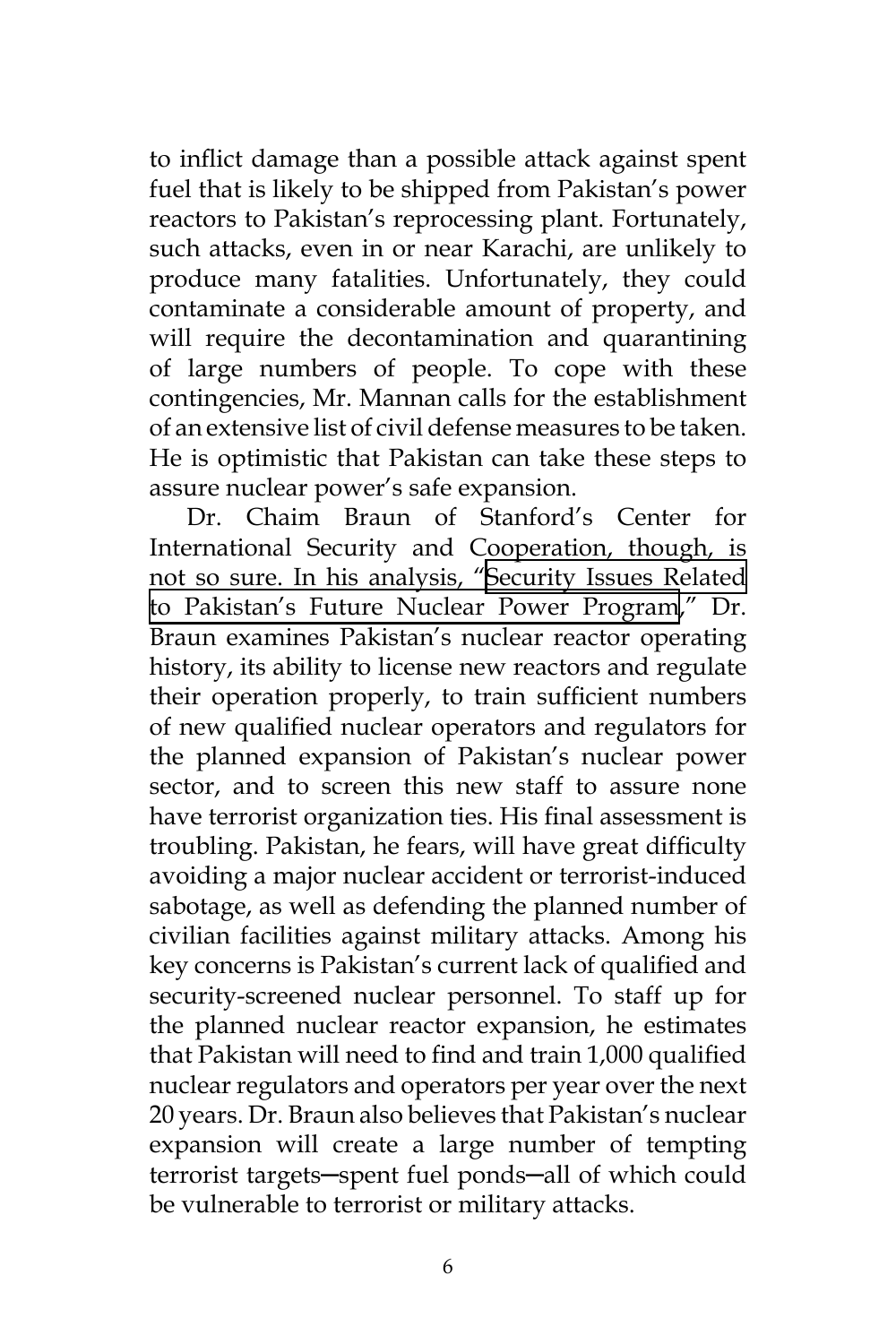This, then, suggests one of the most sensitive challenges an expanded nuclear program in Pakistan presents─the possible seizure of the plants by subnational groups and the need to take them back by force, if necessary. Thomas Donnelly examines this issue in his analysis, "Bad Options." What we learn is that even in the case where the Pakistani government invites U.S. forces to help it to retake the most sensitive Pakistani nuclear facilities at Kahuta, the logistics and military challenges facing U.S. and Pakistani forces are extremely daunting. Besides the logistical challenges of landing a large enough force to retake the city-sized complex at Kahuta, the expeditionary force would have to be prepared to fight its way through a single access road and move quickly enough to assure no material was passed off to terrorist organizations or other opposing groups. Assuming success and taking control of the facility, many questions would remain. Is all the nuclear material that could be fashioned into bombs accounted for? How could we know? Would the United States hand the material it had secured back to the Pakistani government immediately or hold in trust until the dust of civil disorder had settled? If so, would we render it "safe" and what might this mean? To get the answers to these questions, Mr. Donnelly strongly recommends that the government of Pakistan and the United States work together closely on these issues now.

What is the upshot of all of this analysis? One bottom line is that the government of Pakistan has its hands full with more than enough nuclear issues even if it never goes to war against India, is attacked by Indian forces, or is overthrown by radical Islamic parties. Certainly, to deal with all of the nuclear issues these analyses have raised, one would need to have a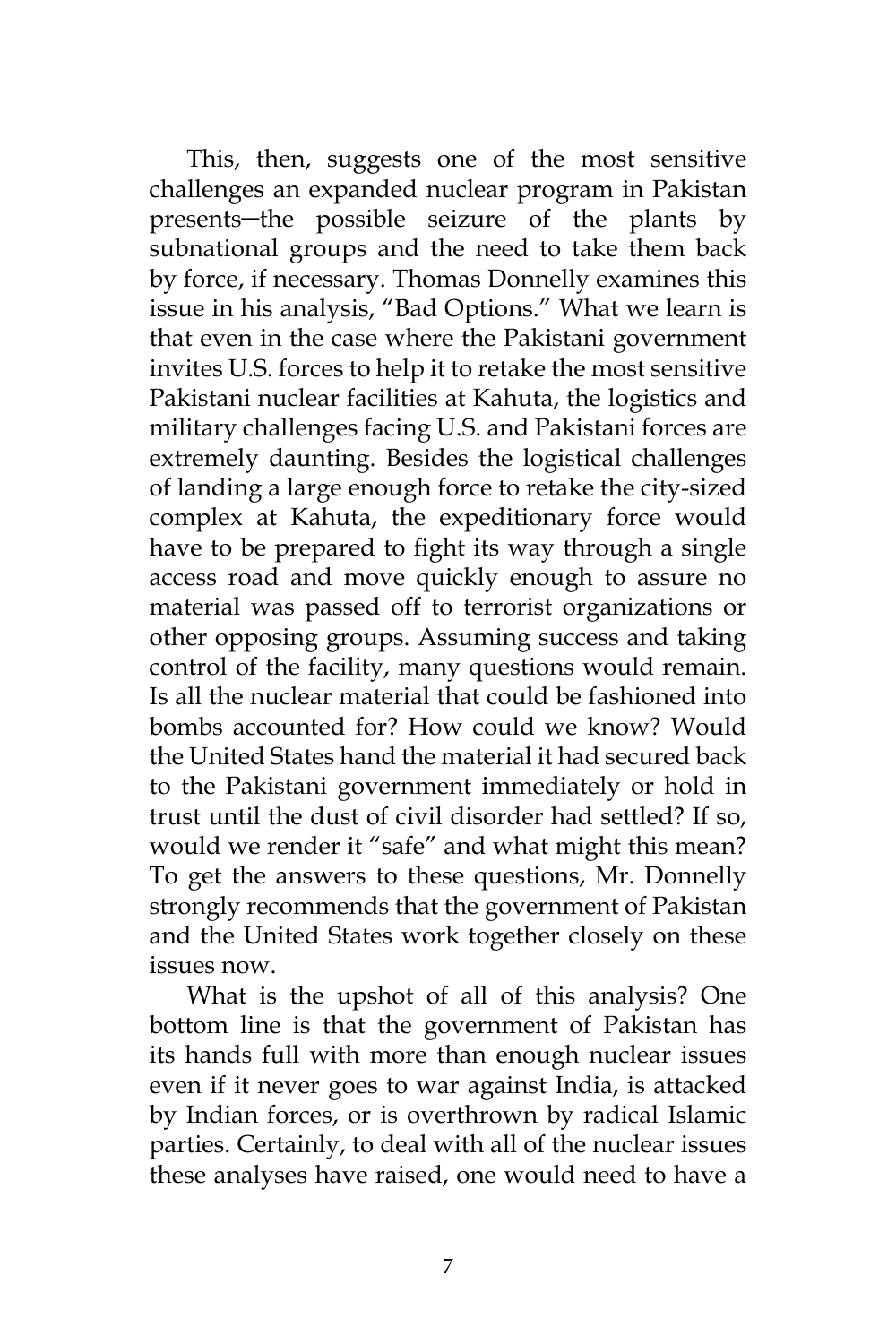fairly robust and active national government capable of mastering nuclear regulation, nuclear physical security, emergency preparedness, peacetime military strategic planning, energy research and development, and electrical system planning. It is most unlikely that such a government would be the kind that could be overthrown or destabilized very easily.

This insight brings us to the second series of studies to be commissioned on Pakistan's nuclear future. These will focus on what can be done to reduce Pakistan's need to expand its civilian nuclear sector. On the one hand, what can be done with India and China to reduce Pakistan's justified fears that India will expand its own nuclear stockpile? Could more be done to address Pakistan's energy needs in a more cost effective manner without building additional nuclear generators? How might India and Pakistan cooperate in promoting less nuclear powered futures for both their countries and one in which the nuclear physical security threats are kept to a minimum for both countries? More generally, what can be done to reduce Pakistani fears of being encircled or overwhelmed by Indian conventional forces (the key propellants for possible future proliferation, nuclear buildups, and war)? What might be done to reduce the most likely escalation threats? Finally, what might be done to pacify Pakistani politics so that greater mutual confidence could be built with India? These questions will serve as the basis for the next volume.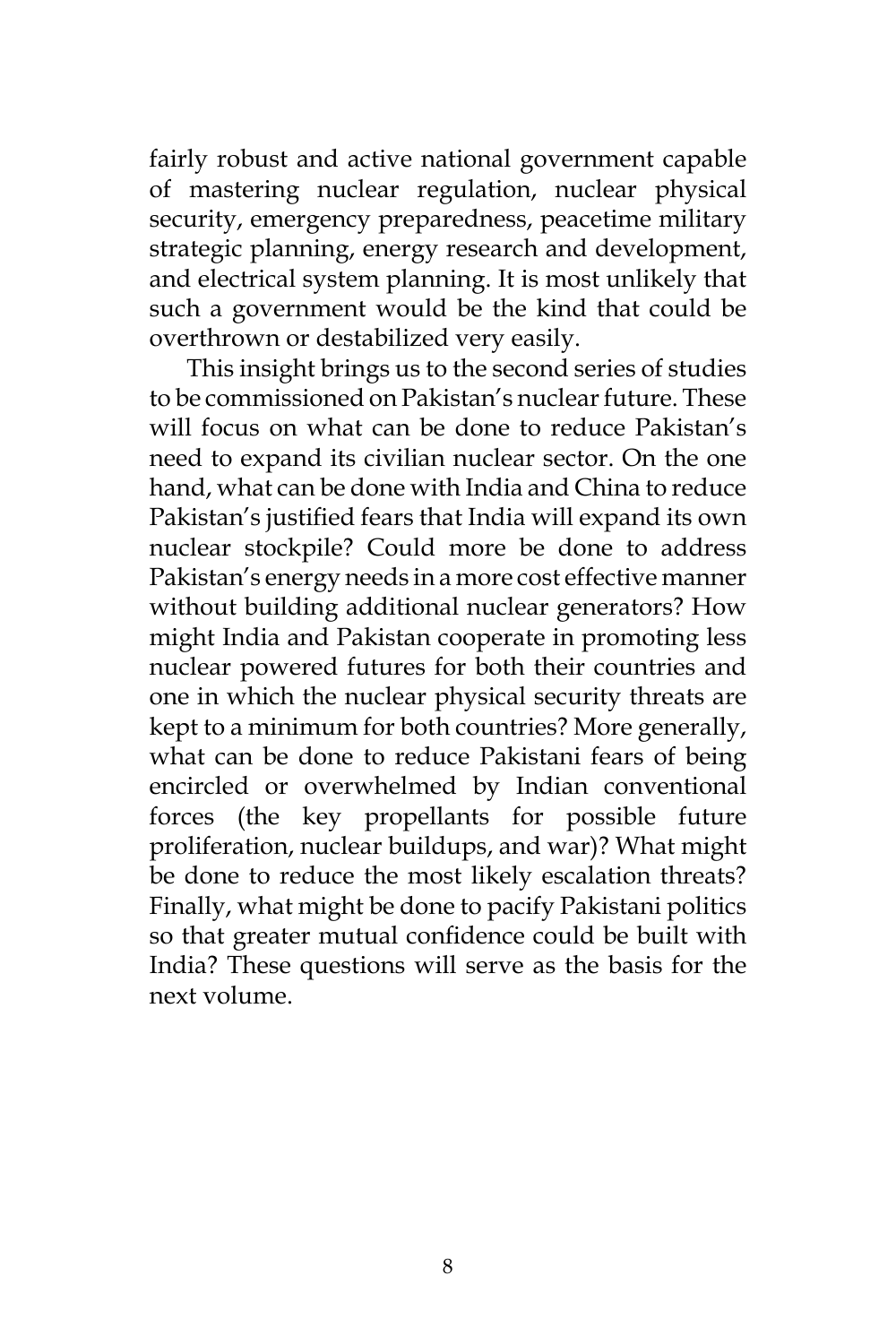| Events              | Iran-Pakistan cooperation agreement<br>Iran-Pakistan meeting in Dubai<br>AQ Khan visit to Iran (Jan.) |                                                                                                                              |                            | AQ Khan offer to Iraq<br>Pressler sanctions (Oct.)                                                                                  | Iran-Pakistan meeting<br>AQ Khan visit to Iran                                                             | AQ Khan visit to Iran | Second round of Iran-Pakistan negotiations (Fall)<br>Bhutto deal with North Korea (Dec.)                                                                                                           | Second negotiation between Iran and the AQ Khan<br>network | First AQ Khan meeting with Libya | Possible "nukes for missiles" deal with North Korea                                               |
|---------------------|-------------------------------------------------------------------------------------------------------|------------------------------------------------------------------------------------------------------------------------------|----------------------------|-------------------------------------------------------------------------------------------------------------------------------------|------------------------------------------------------------------------------------------------------------|-----------------------|----------------------------------------------------------------------------------------------------------------------------------------------------------------------------------------------------|------------------------------------------------------------|----------------------------------|---------------------------------------------------------------------------------------------------|
| PAEC /<br>KRL       | Khan<br>Khan<br>/AQ<br>$\leq$                                                                         | MA<br>Khan<br>Khan<br>/AQ                                                                                                    | MA<br>Khan<br>Khan<br>V KO | MA<br>Khan<br>Khan<br>/AQ                                                                                                           |                                                                                                            |                       |                                                                                                                                                                                                    |                                                            |                                  |                                                                                                   |
| Chief of Army Staff | (MA Beg as VCoAS)<br>Zia ul-Haq                                                                       | Zia ul-Haq (January 1 to August 17)<br>Mirza Aslam Beg (August 17 to<br>December 31)                                         | Mirza Aslam Beg            | Mirza Aslam Beg                                                                                                                     | Mirza Aslam Beg (Januray 1 to August<br>Asif Nawaz Janjua (August 16 to<br>December 31)<br>$\overline{16}$ | Asif Nawaz Janjua     | Abdul Wahid Kakar (January 8 to<br>Asif Nawaz Janjua (January 1 to<br>December 31)<br>January 8)                                                                                                   | Abdul Wahid Kakar                                          | Abdul Wahid Kakar                | Jehangir Karamat (December 1 to<br>Abdul Wahid Kakar (January 1 to<br>December 31)<br>December 1) |
| Prime Minister      | Muhammad Khan Junejo                                                                                  | Muhammad Khan Junejo (January 1 to May 29)<br>Benazir Bhutto (December 2 to December 31)<br>Zia ul-Haq (June 9 to August 17) | Benazir Bhutto             | Ghulam Mustafa Jatoi (August 6 to November 6)<br>Nawaz Sharif (November 6 to December 31)<br>Benazir Bhutto (January 1 to August 6) | Nawaz Sharif                                                                                               | <b>Vawaz Sharif</b>   | Benazir Bhutto (October 19 to December 31)<br>Moin Qureshi (July 18 to October 19)<br>Nawaz Sharif (January 1 to April 18)<br>Balakh Sher (April 18 to May 26)<br>Nawaz Sharif (May 26 to July 18) | Benazir Bhutto                                             | Benazir Bhutto                   | Miraj Khalid (November 5 to December 31)<br>Benazir Bhutto (January 1 to November 5)              |
| President           | Zia ul-Haq                                                                                            | Zia ul-Haq (January 1 to August 17)<br>Ghulam Ishaq Khan (August 17 to<br>December 31)                                       | Ghulam Ishaq Khan          | Ghulam Ishaq Khan                                                                                                                   | Ghulam Ishaq Khan                                                                                          | Ghulam Ishaq Khan     | July 17)<br>Wasim Sajjad (July 17 to November 14)<br>Ghulam Ishaq Khan (January 1 to<br>Farooq Leghari (November 14 to<br>December 31)                                                             | Farooq Leghari                                             | Farooq Leghari                   | Farooq Leghari                                                                                    |
|                     | 1987                                                                                                  | 1988                                                                                                                         | 1989                       | 1990                                                                                                                                | 1991                                                                                                       | 1992                  | 1993                                                                                                                                                                                               | 1994                                                       | 1995                             | 1996                                                                                              |